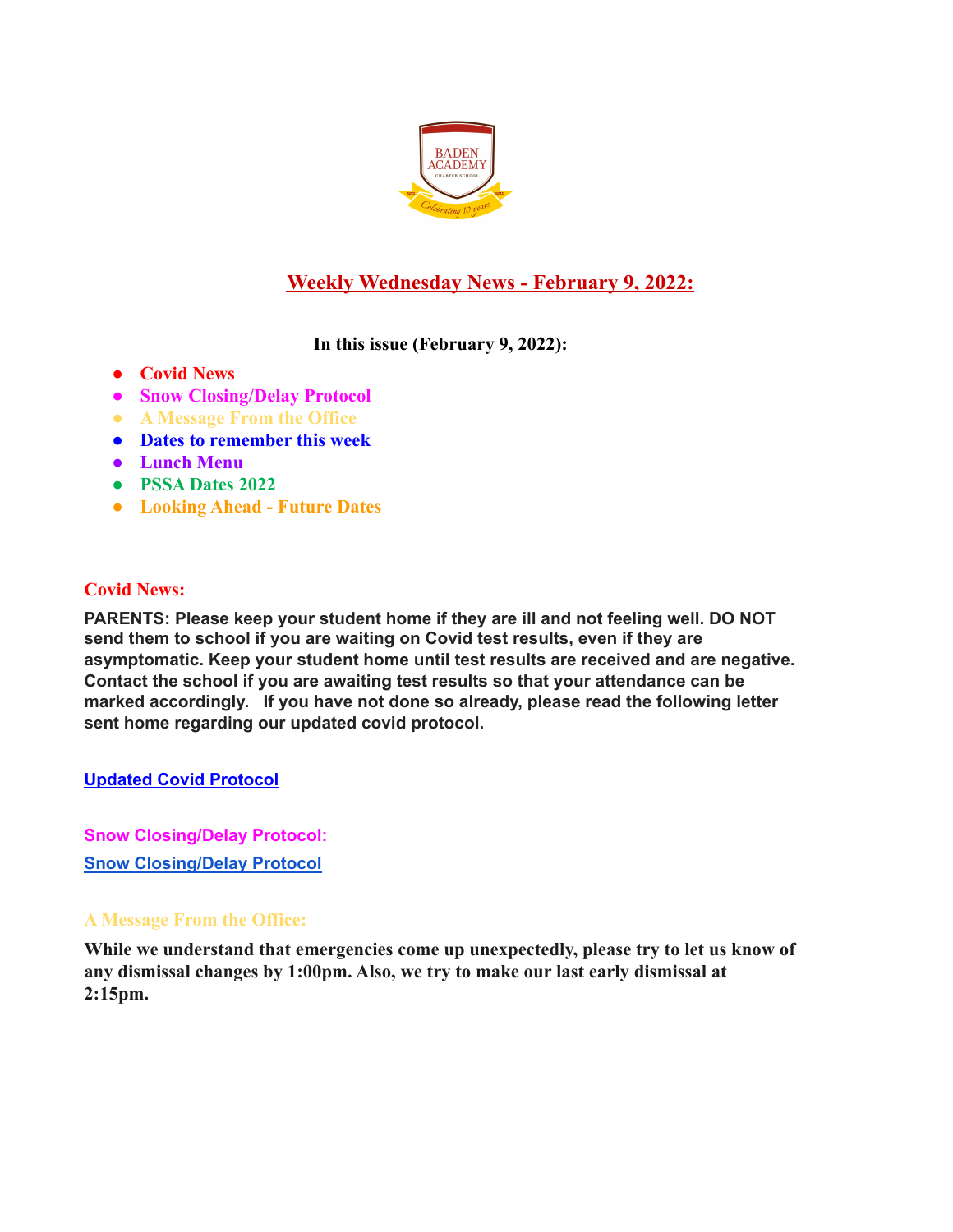## **Dates to Remember this Week:**

#### **Wednesday, February 9th - Letter E Day** *Chess Club Belle, Maurice, Gaston, LeFou, Silly Girls, Baker, Bookseller, Townspeople (pages 1 – 17) Chess Club*

## **Thursday, February10th- Letter A Day**

*Cereal Box Domino Run Belle, Maurice, Gaston, LeFou, Silly Girls, Baker, Bookseller, Townspeople (pages 1 – 17)*

### **Friday, February 11th- Letter B Day**

*Fifth grade "in house" field trip*

### **Monday, February 14th- Letter C Day**

*House Meeting CoSpaces*

### **Tuesday, February 15th- Letter D Day**

*Lincoln Park Masters Classes (Sixth Grade)*

*Stained Glass Club Gaston, Belle, Maurice, LeFou, Narrators, Cogsworth, Lumiere, Babette, Mrs. Potts, Chip, Beast, Silly Girls (pages 17 – 30)*

#### **Wednesday, February 16th - Letter E Day**

*Chess Club Belle, Beast, Lumiere, Cogsworth, Mrs. Potts, Chip, Gaston, Lefou, Babette, Madame de a Grande Bouche, Maurice*

**Lunch Menu: Lunch Menu [2/7-2/11](https://docs.google.com/document/d/1b1mEl_Qg5gyQVrRyvlPXFQU2kL2sfKGs34xr4FdeRrE/edit?usp=sharing) Lunch Menu [2/14-2/18](https://docs.google.com/document/d/15Ipm20K57IpezPR03jbbBllhHcBu5dG45sOEEsmIP9w/edit?usp=sharing)**

#### **PSSA 2021 Dates:**

Grades 3-6

ELA - April 25-26-27

Math - May 2-3